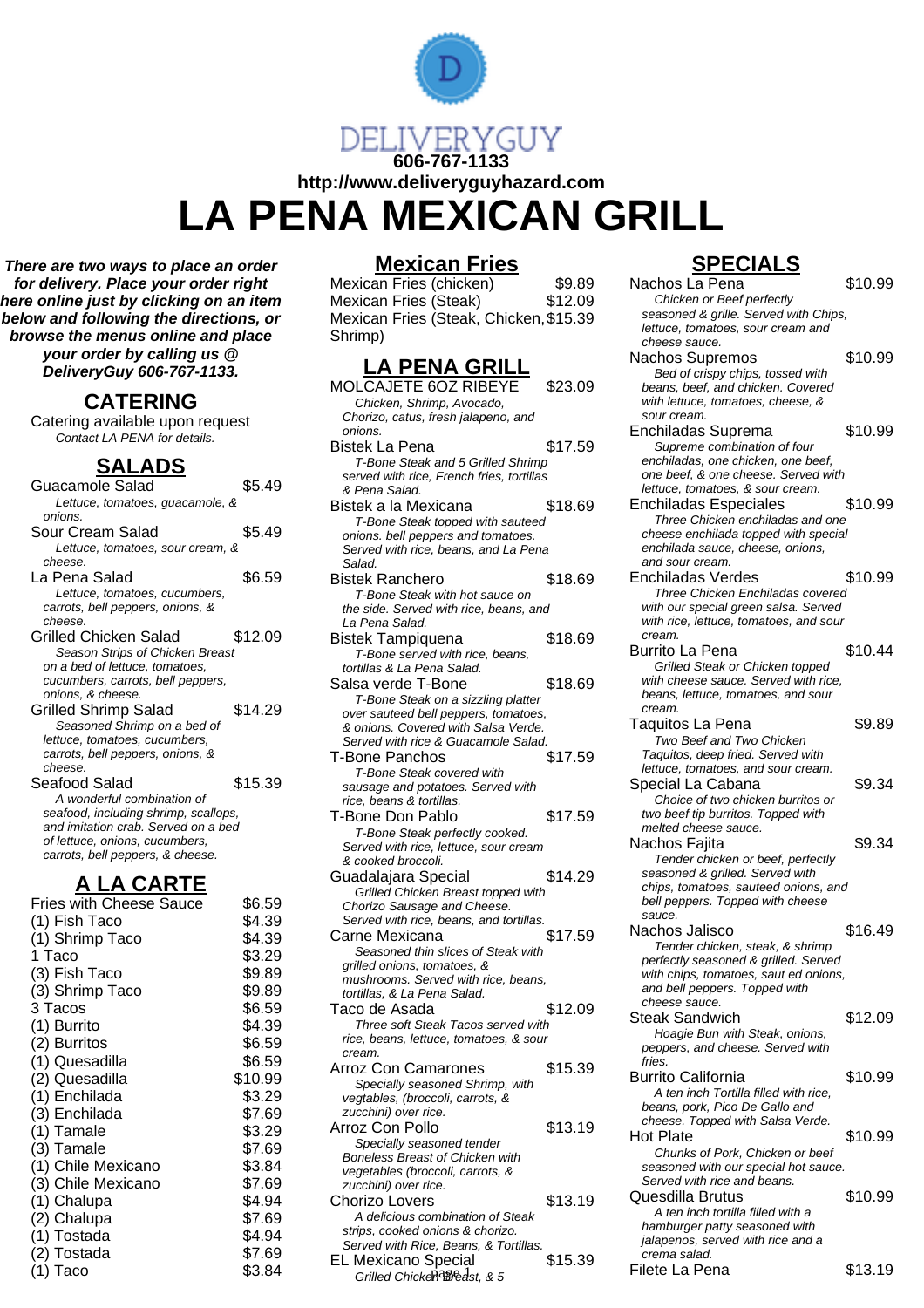#### **APPETIZERS**

 $$7.69$ 

| <u>- – </u>                                  |         |
|----------------------------------------------|---------|
| Cheese Dip                                   | \$4.68  |
| <b>Flour Tortilla Chips</b>                  | \$3.30  |
| SAMPLER PLATTER                              | \$15.39 |
| Cheese Dip & Chips                           | \$5.49  |
| Fresh Guacamole                              | \$7.69  |
| <b>Rice &amp; Cheese</b>                     | \$6.88  |
| <b>Rice and Cheese</b>                       | \$6.88  |
| Large Cheese Dip                             | \$17.60 |
| Guacamole Dip                                | \$4.39  |
| Cheese Dip, Salsa, & Chips                   | \$6.59  |
| Bean Dip                                     | \$5.49  |
| <b>Cheese Quesadilla</b>                     | \$3.29  |
| Queso Fundido                                | \$6.59  |
| Chorizo, topped with Cheese                  |         |
| Sauce.                                       |         |
| <b>Cheese Sticks</b>                         | \$7.69  |
| (6) Chicken Wings                            | \$8.79  |
| (12) Chicken Wings                           | \$13.19 |
| Dozen                                        |         |
| Chicken Soup                                 | \$8.79  |
| Chicken in a rich broth with rice &          |         |
| Pico de gallo, Tortillas.<br>Nachos & Cheese | \$5.49  |
| Nachos                                       |         |
|                                              | \$9.34  |
| Nachos                                       | \$8.79  |
| Nachos<br>Beans & Cheese.                    | \$8.79  |
|                                              |         |

## **SIDE ORDERS**

| Extra Steak              | \$6.59 |
|--------------------------|--------|
| Sour Cream               | \$1.10 |
| Tortillas                | \$1.09 |
| Jalapenos                | \$2.52 |
| <b>Hot Sauce</b>         | \$1.09 |
| Rice                     | \$2.48 |
| <b>Refried Beans</b>     | \$2.48 |
| <b>French Fries</b>      | \$3.58 |
| Shredded Cheese          | \$2.19 |
| Mushrooms                | \$2.74 |
| Grilled Onions           | \$3.29 |
| Diced Tomatoes           | \$1.64 |
| Rice, Topped with Cheese | \$5.49 |
| Sauce                    |        |
| Pico de Gallo            | \$1.64 |
| Extra Shrimp             | \$6.59 |
|                          |        |

# **KIDS MENU**

| #41 Burrito & Taco                  | \$7.69 |
|-------------------------------------|--------|
| #42 Taco, Rice, & Beans             | \$7.69 |
| #43 Hamburger, Rice, & Bean\$7.69   |        |
| #44 Hamburger, Taco, & Fries \$7.69 |        |
| #45 Chicken Nuggets & Fries \$7.69  |        |
| #46 Cheese Quesadilla, Rice, \$7.69 |        |
| Fries                               |        |
| #47 Chicken Tenders & Fries \$7.69  |        |
| #48 Corn Dog & Fries                | \$7.69 |
| #49 Chicken Sandwich & Fries\$7.69  |        |
|                                     |        |

| Shrimp. Served with rice, French<br>fries, tortillas, & La Pena Salad.<br>Quesadilla Grande<br>One big flour tortilla stuffed with<br>chicken or beef, sauteed ed onions,<br>tomatoes & mushrooms. Served with<br>lettuce, tomatoes, guacamole, & sour | \$13.19 |
|--------------------------------------------------------------------------------------------------------------------------------------------------------------------------------------------------------------------------------------------------------|---------|
| cream.<br>Quesadilla Jalisco                                                                                                                                                                                                                           | \$15.39 |
| One big flour tortilla stuffed with                                                                                                                                                                                                                    |         |
| chicken, beef, & shrimp, saut ed                                                                                                                                                                                                                       |         |
| onions, tomatoes, and mushrooms.                                                                                                                                                                                                                       |         |
| Served with lettuce, tomatoes,                                                                                                                                                                                                                         |         |
| guacamole, & sour cream.                                                                                                                                                                                                                               |         |
| Carne Asada                                                                                                                                                                                                                                            | \$14.29 |
| Thin slices of seasoned Steak with                                                                                                                                                                                                                     |         |
| onions. Served with rice, beans, &                                                                                                                                                                                                                     |         |
| Guacamole Salad.                                                                                                                                                                                                                                       |         |
| Sinaloa Special                                                                                                                                                                                                                                        | \$15.39 |
| Thin seasoned slices of chicken                                                                                                                                                                                                                        |         |
| and steak perfectly cooked with                                                                                                                                                                                                                        |         |
| onions & mushrooms. Served with<br>rice & crema salad.                                                                                                                                                                                                 |         |
|                                                                                                                                                                                                                                                        |         |
|                                                                                                                                                                                                                                                        |         |

### **SIZZLING FAJITAS**

| <u> EEEINV I AVIIAV</u>                                                            |         |
|------------------------------------------------------------------------------------|---------|
| Our famous fajitas are served with                                                 |         |
| sauteed onions, bell peppers and                                                   |         |
| tomatoes on a sizzling platter. Served                                             |         |
| with Guacamole Salad, sour cream,                                                  |         |
| <b>Mexican Rice, Refried Beans &amp; flour or</b>                                  |         |
| corn tortillas.                                                                    |         |
| <b>Grilled Steak Fajitas</b><br>Dinner                                             | \$14.29 |
| Grilled Steak Fajitas. Fajita for \$23.09<br>2                                     |         |
| Grilled Chicken Fajitas (Dinner \$13.19<br>size)                                   |         |
| Grilled Chicken Fajitas. Fajitas \$21.99<br>for $2$ .                              |         |
| Combination Fajitas, Steak, &<br>Chicken (Dinner Size)                             | \$14.29 |
| Combination Fajitas, Steak, &<br>Chicken (Fajitas for 2)                           | \$24.19 |
| Grilled Steak, & Shrimp (Dinner\$15.39<br>Size)                                    |         |
| Grilled Steak & Shrimp (Fajitas \$26.39                                            |         |
| for $2)$<br><b>Grilled Chicken &amp; Shrimp</b>                                    | \$15.39 |
| (Dinner Size)<br>Grilled Chicken & Shrimp                                          | \$25.29 |
| (Fajitas for 2)<br><b>Grilled Shrimp (Dinner)</b>                                  | \$16.49 |
| Grilled Shrimp (Fajitas for 2)                                                     | \$26.39 |
| Pork Fajita (Dinner)                                                               | \$13.19 |
| Pork Fajita (Fajitas for 2)                                                        | \$21.99 |
| Fajita Jalisco (Dinner)                                                            | \$16.49 |
| Steak, Chicken, & Shrimp.                                                          |         |
| Fajita Jalisco (Fajitas for 2)<br>Steak, Chicken, & Shrimp.                        | \$27.49 |
| Fajita Le Pena (Dinner)                                                            | \$17.59 |
| Steak, Chicken, Shrimp, & Chorizo.                                                 |         |
| Fajita Le Pena (Fajitas for 2)<br>Steak, Chicken, Shrimp, & Chorizo.               | \$27.49 |
| Fajita Seafood (Dinner)                                                            | \$17.59 |
| Shrimp, Catfish, Scallops, Imitation<br>Crabmeat.                                  |         |
| Fajita Seafood (Fajitas for 2)<br>Shrimp, Catfish, Scallops, Imitation             | \$26.39 |
| Crabmeat.                                                                          |         |
| Fajita Maria (Dinner)<br>Chicken, Chorizo, Imitation                               | \$16.49 |
| Crabmeat, & Shrimp.<br>Fajita Maria (Fajitas for 2)<br>Chicken, Chorizo, Imitation | \$26.39 |
| Crabmeat, & Shrimp.<br>Hawaiian Fajita (Dinner)<br>Shrimp, Steak, Chorizo, &       | \$17.59 |
| Pineapple.<br>page 2                                                               |         |

| Catfish and Shrimp baked with<br>broccoli, onions, tomatoes, and<br>cheese. Served with rice, lettuce,<br>tomatoes, and sour cream.<br>Popeye's Chicken<br><b>Grilled Chicken Breast with</b><br>Spinach, topped with Cheese Sauce,<br>served with Rice and Beans. | \$13.19          |
|--------------------------------------------------------------------------------------------------------------------------------------------------------------------------------------------------------------------------------------------------------------------|------------------|
| <b>COMBINATION DINNERS</b>                                                                                                                                                                                                                                         |                  |
| #1 Rice or Beans, 2                                                                                                                                                                                                                                                | \$9.89           |
| Enchiladas, & Taco                                                                                                                                                                                                                                                 |                  |
| #2 Chalupa, Enchilada, & Taco<br>#3 Taco, Chile, Mexicano, &                                                                                                                                                                                                       | \$9.89<br>\$9.89 |
| Enchilada                                                                                                                                                                                                                                                          |                  |
| #4 Rice, 2 tacos, & Tostada                                                                                                                                                                                                                                        | \$9.89           |
| #5 Two Enchiladas Rice &                                                                                                                                                                                                                                           | \$9.89           |
| Beans                                                                                                                                                                                                                                                              |                  |
| #6 Two Tacos and Two                                                                                                                                                                                                                                               | \$9.89           |
| Enchiladas<br>#7 Taco, Enchilada, Rice &                                                                                                                                                                                                                           | \$9.89           |
| Beans                                                                                                                                                                                                                                                              |                  |
| #8 Enchilada, Tamale, Rice &                                                                                                                                                                                                                                       | \$9.89           |
| Beans                                                                                                                                                                                                                                                              |                  |
| #9 Enchilada, Chile Mexicano,                                                                                                                                                                                                                                      | \$9.89           |
| Rice & Beans<br>#10 Two Tacos, Rice & Beans. \$9.89                                                                                                                                                                                                                |                  |
| #11 Burrito, Enchilada, & Taco \$10.99                                                                                                                                                                                                                             |                  |
| #12 Burrito, Enchilada, and                                                                                                                                                                                                                                        | \$10.99          |
| Tamale                                                                                                                                                                                                                                                             |                  |
| #13 Enchilada, Chalupa, Rice, \$10.99                                                                                                                                                                                                                              |                  |
| and Beans                                                                                                                                                                                                                                                          |                  |
| #14 Burrito, Enchilada, Rice,                                                                                                                                                                                                                                      | \$10.99          |
| and Beans                                                                                                                                                                                                                                                          |                  |
| #15 Tostada, Chalupa, & Taco \$10.99                                                                                                                                                                                                                               | \$10.99          |
| #16 Chalupa, Taco, & Burrito                                                                                                                                                                                                                                       | \$10.99          |
| #17 Chalupa, Taco, Chile<br>Mexicano                                                                                                                                                                                                                               |                  |
| #18 Burrito, Taco, Rice, &                                                                                                                                                                                                                                         | \$10.99          |
| Beans                                                                                                                                                                                                                                                              |                  |
| 19# Two Burritos, Rice, &                                                                                                                                                                                                                                          | \$10.99          |
| Beans                                                                                                                                                                                                                                                              |                  |
| #20 Two Enchiladas, one                                                                                                                                                                                                                                            | \$10.99          |
| Burrito and Rice                                                                                                                                                                                                                                                   |                  |
| <b>LUNCH SPECIALS</b>                                                                                                                                                                                                                                              |                  |

| Lunch Fajitas                        | \$9.89 |
|--------------------------------------|--------|
| Chicken Strips with sauteed          |        |
| onions, bell peppers, & tomatoes.    |        |
| Served with rice, beans, lettuce,    |        |
| tomatoes, sour cream, and tortillas. |        |
| Lunch Pollo Con Queso                | \$8.79 |
| perfectly seasoned & Grilled tender  |        |
| Chicken Breast, topped with cheese.  |        |
| Served with Rice, Beans, and         |        |
| Tortillas.                           |        |
| Lunch Carne Con Queso                | \$8.79 |
| Grilled tender strips of beef topped |        |
| with cheese sauce. Served with rice. |        |
| beans, and tortillas.                |        |
| Lunch Polo Rolo                      | \$8.79 |
| Perfectly Seasoned grilled chicken   |        |
| breast with mole sauce. Served with  |        |
| rice, beans, and tortillas.          |        |
| Mamacita Lunch Special               | \$8.79 |
| Grilled Chicken Breast served with   |        |
| Sauteed onions, tomatoes, bell       |        |
| peppers, and mushrooms, & topped     |        |
| with Cheese Sauce. Served with rice  |        |
| and beans.                           |        |
| Jumbo Burrito                        | \$9.89 |
| Chicken or Beef in a big flour       |        |
| tortilla with lettuce, tomatoes, and |        |
| sour cream. Served with Rice and     |        |
| Beans.                               |        |
| Lunch Chimichanga                    | \$8.79 |
| One beef or Chicken Chimichanga.     |        |
| Served with rice, beans, lettuce,    |        |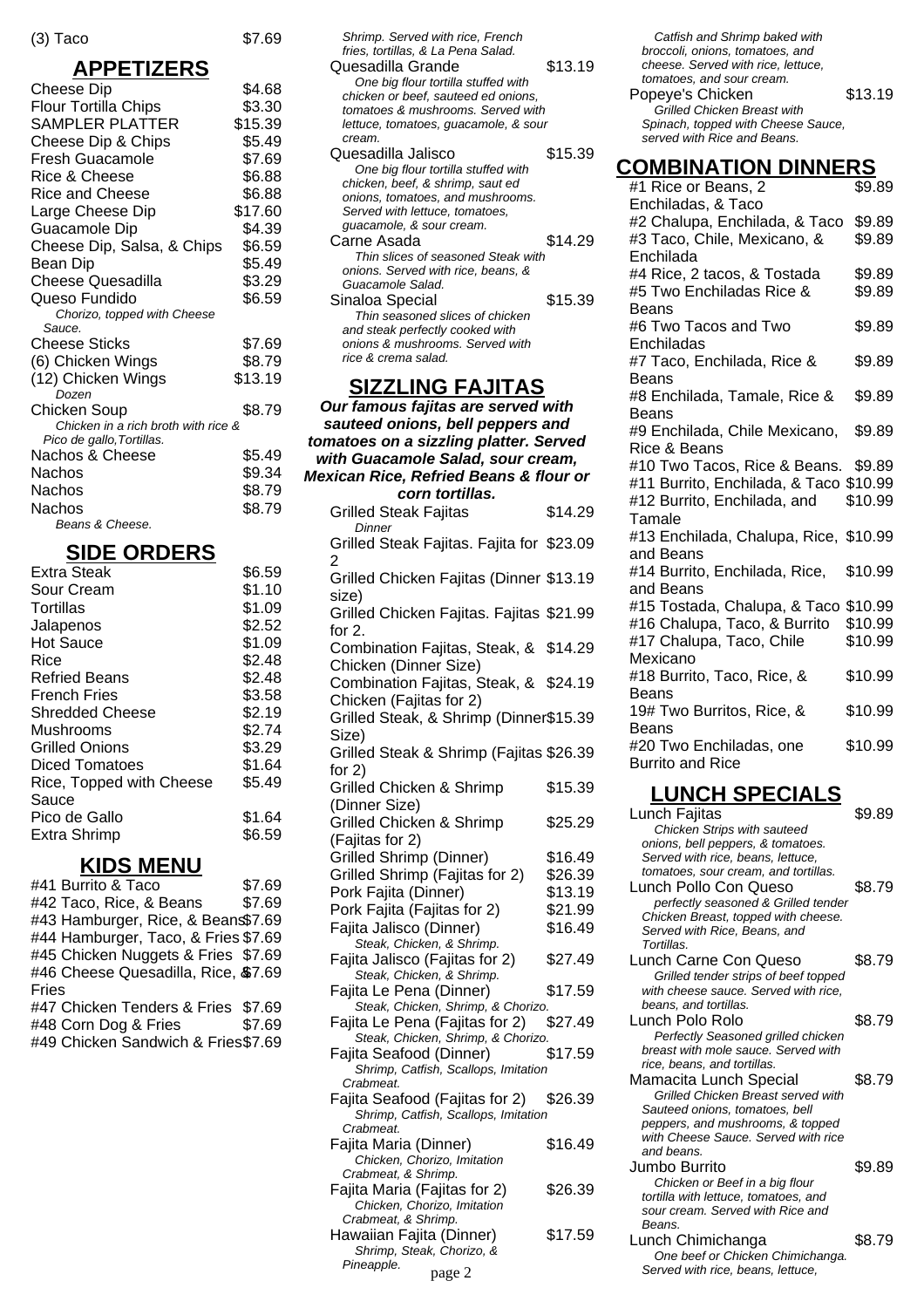| Hawaiian Fajita (Fajitas for 2)<br>Shrimp, Steak, Chorizo, &                                                                                                                        | \$27.49 |
|-------------------------------------------------------------------------------------------------------------------------------------------------------------------------------------|---------|
| Pineapple.<br>Fajita Parrila (Dinner)<br>Steak, Carnitas, Chorizo, &                                                                                                                | \$17.59 |
| Chicken.<br>Fajita Parrila (Fajitas for 2)<br>Steak, Carnitas, Chorizo, &<br>Chicken.                                                                                               | \$27.49 |
| LA PENA FAVORITES                                                                                                                                                                   |         |
| Chimichanga Soft or Fried<br>Two Chimichangas Beef or<br>Chicken, served with rice, beans,<br>lettuce, tomatoes, & topped with sour                                                 | \$12.09 |
| cream.<br>Rib Eye Steak<br>A grilled beef steak topped with                                                                                                                         | \$18.69 |
| seasoned onions, tomatoes, and bell<br>peppers. Served with rice refried<br>beans, and tortillas.                                                                                   |         |
| Chimichanga Lovers<br>Three Chimichangas: one each of<br>beef chunks, chicken, & shrimp.                                                                                            | \$14.29 |
| Served with rice and beans.<br>Pollo Con Queso<br><b>Tender Chicken Breast perfectly</b><br>seasoned and grilled topped with<br>cheese sauce. Served with rice,                     | \$13.19 |
| beans, & tortillas.<br>Carne Con Queso<br>Tender strips of grilled beef topped<br>with cheese sauce. Served with rice,<br>beans, & tortillas.                                       | \$14.29 |
| Pollo Rojo                                                                                                                                                                          | \$13.19 |
| Perfectly seasoned grilled chicken<br>breast topped with mole sauce.<br>Served with rice, beans, & tortillas.<br>Quesdilla Chica<br>A flour tortilla grilled and stuffed            | \$9.89  |
| with cheese, beans, beef tips or<br>chicken. Served with lettuce,<br>tomatoes, and sour cream.<br>Special Texas                                                                     | \$12.09 |
| One Chimichanga, one Quesdilla<br>Rellena, Beef tips of Chicken. Served<br>with lettuce and sour cream.                                                                             |         |
| Mamacita Special<br>Grilled Chicken Breast cooked with<br>onions, tomatoes, bell peppers, and<br>mushrooms. Topped with cheese<br>sauce. Served with rice, beans, and<br>tortillas. | \$11.83 |
| Papitas Mexicanas<br>French Fries with Grilled Chicken<br>or Beef, topped with sauteed onions,<br>tomatoes, jalapenos, and cheese.                                                  | \$10.99 |
| Papitas Jalisco<br>French Fries with grilled chicken,<br>steak, & shrimp, topped with saut ed<br>onions, tomatoes, and jalapenos, and<br>cheese.                                    | \$16.49 |
| La Bandera<br>One soft or fried Chicken or Beef<br>Chimichanga, one chile mexicano,<br>and one enchilada verde. Served<br>with lettuce, tomatoes, sour cream,<br>and guacamole.     | \$10.18 |
| Gorda Special<br>Chalupa, Chile Mexicano,<br>Enchilada, Taco, Burrito, rice &<br>Beans.                                                                                             | \$11.28 |
| Poquito de Todo<br>Chalupa, Taco, Chile Mexicano,<br>Tamale, Enchilada, rice & beans.                                                                                               | \$11.28 |
| El Jalisco Special                                                                                                                                                                  |         |
| Grilled tender chicken breast,<br>steak, & shrimp. Topped with cheese<br>sauce. Served with beans, rice, &<br>tortillas.                                                            | \$16.49 |

| tomatoes, and sour cream.<br><b>Speedy Gonzales</b>                            | \$8.79 |
|--------------------------------------------------------------------------------|--------|
| One Taco, One Enchilada, and<br>choice of rice or beans.                       |        |
| Lunch Fajita, Steak and                                                        | \$8.79 |
| Chicken                                                                        |        |
| <b>Tender steak and Chicken Strips</b><br>with sauteed onions, bell peppers, & |        |
| tomatoes. Served with rice, beans,                                             |        |
| lettuce, tomatoes, sour cream, &<br>tortillas.                                 |        |
| Special Lunch #1 Chile                                                         | \$8.79 |
| Mexicano & Taco. Served with                                                   |        |
| beans, lettuce, tomatoes, and                                                  |        |
| cheese.                                                                        |        |
| Special Lunch #2 One beef or                                                   | \$8.79 |
| chicken taco. Served with rice                                                 |        |
| and beans.                                                                     |        |
| Special Lunch #3 One beef or                                                   | \$8.79 |
| Chicken Burrito and Taco.                                                      |        |
| Served with rice.                                                              |        |
| Special Lunch #4 One flour                                                     | \$8.79 |
| tortilla with steak and cheese.                                                |        |
| Served with rice and beans.                                                    |        |
| Special Lunch #6 One chicken                                                   | \$8.79 |
| or beef tips chimichanga with                                                  |        |
| lettuce, tomatoes, cheese and<br>sour cream.                                   |        |
| Special Lunch #7 One Chicken                                                   | \$8.79 |
| Burrito with lettuce, tomato,                                                  |        |
| cheese and sour cream.                                                         |        |
| Special Lunch #8 One                                                           | \$8.79 |
| Enchilada, Taco, and cheese                                                    |        |
| quesadilla.                                                                    |        |

### **DESSERTS**

| Sopapilla with Ice Cream | \$3.29 |
|--------------------------|--------|
| <b>Fried Ice Cream</b>   | \$3.29 |
| Churros                  | \$4.39 |
| Banana Split             | \$3.29 |
| <b>Sundaes</b>           | \$3.29 |
| Cheesecake Chimichanga   | \$4.94 |
|                          |        |

**\*Consuming raw or undercooked foods may increase risk of foodborne illness and/or that written information is available upon request. This may be done by using brochures, deli case or menu advisories, label statements, table tents, placards or other effective means.**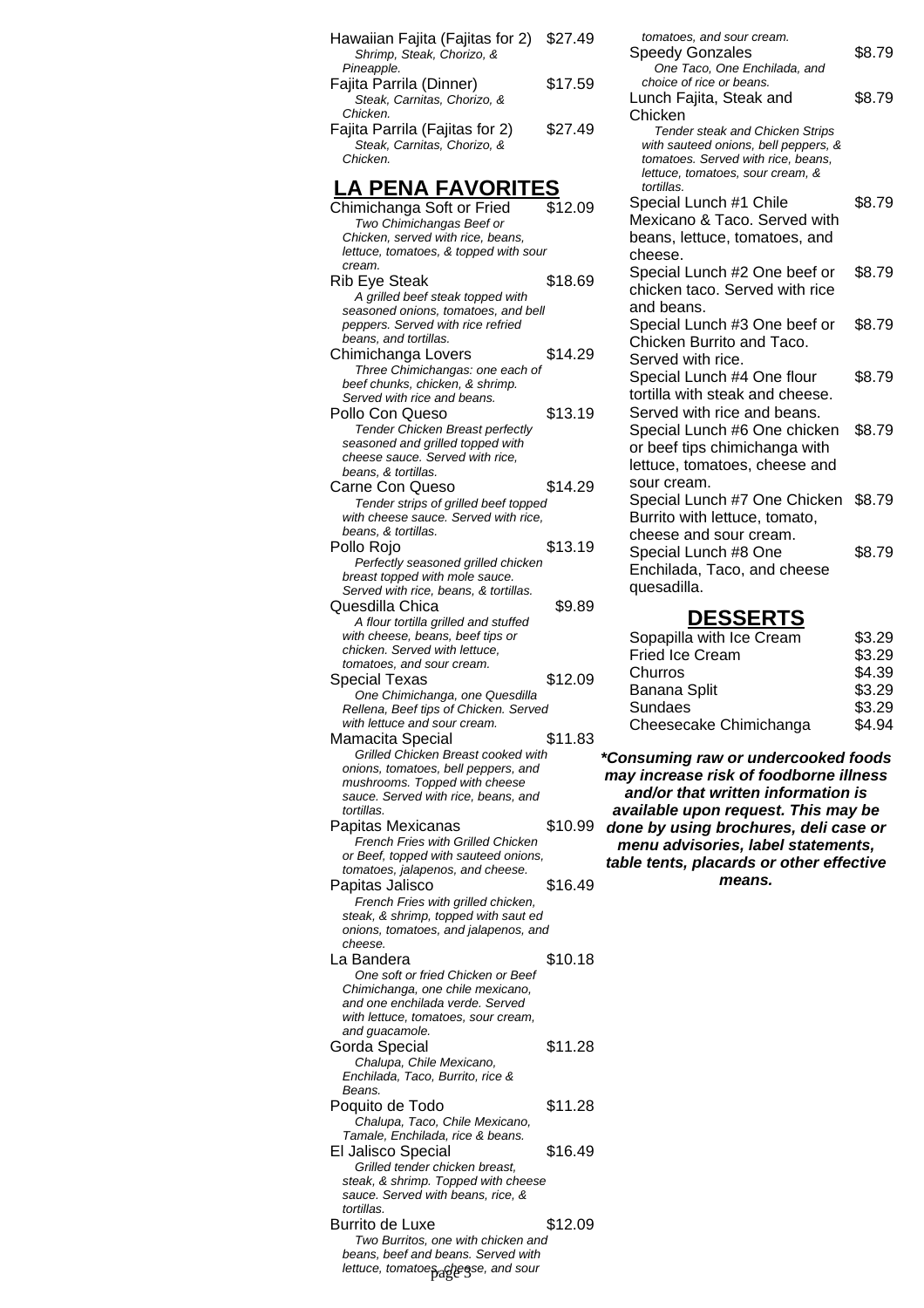| cream.                                          |         |
|-------------------------------------------------|---------|
| <b>Burrito Supreme Steak</b>                    | \$13.19 |
| Two large rolled flour tortillas filled         |         |
| with steak, lettuce, and cheese.                |         |
| Served with rice and beans.                     |         |
| Carnitas                                        | \$12.09 |
|                                                 |         |
| Pork tips served with rice, beans,              |         |
| tortillas, and La Pena Salad.                   |         |
| Chile Colorado                                  | \$12.09 |
| Pork tips topped with red chile                 |         |
| sauce. Served with rice, beans,                 |         |
| tortillas, and La Pena Salad.                   |         |
|                                                 |         |
| <b>Taco Salad</b>                               | \$9.34  |
| Crispy tortilla filled with beef or             |         |
| chicken, topped with lettuce,                   |         |
| tomatoes, sour cream, and cheese.               |         |
| Taco Salad Fajitas                              | \$14.03 |
| Crispy tortilla filled with steak or            |         |
| chicken, saut ed onions, bell                   |         |
|                                                 |         |
| peppers, and tomatoes. Served with              |         |
| lettuce, tomatoes, sour cream, and              |         |
| cheese.                                         |         |
| Arroz Jalisco                                   | \$15.39 |
| Specially seasoned chicken, steak,              |         |
| and shrimp, with vegetables,                    |         |
| (broccoli, carrots, and zucchini) over          |         |
| rice.                                           |         |
| <b>Burrito De Puerco</b>                        | \$10.99 |
|                                                 |         |
| A flour tortilla stuffed with pork,             |         |
| sauteed onions, tomatoes, and bell              |         |
| peppers. Served with rice, beans,               |         |
| lettuce, tomatoes, and sour cream.              |         |
| <b>Camaron Con Queso</b>                        | \$14.29 |
| Grilled shrimp topped with cheese               |         |
| sauce, served with rice, beans, and             |         |
|                                                 |         |
| tortillas.                                      |         |
| Chapala                                         | \$9.89  |
| One Chicken Burrito, one chicken                |         |
| enchilada, Served with lettuce,                 |         |
|                                                 |         |
|                                                 |         |
| tomatoes, cheese, and sour cream.               |         |
| <b>Burritos Special</b>                         | \$10.99 |
| Two Burritos, one chicken                       |         |
| enchilda. Served with lettuce,                  |         |
| tomatoes, cheese, and sour cream.               |         |
| Enchiladas Delmar                               | \$12.09 |
| 2 Shrimp Enchiladas, 2 crap meat                |         |
| enchiladas, topped with cheese                  |         |
| sauce and served with sour cream                |         |
| salad.                                          |         |
|                                                 |         |
|                                                 |         |
| <u>VEGETARIAN PLATES</u>                        |         |
| <b>Fajitas Vegtables</b>                        | \$10.99 |
| Seasoned bell peppers, onions,                  |         |
|                                                 |         |
| tomatoes, broccoli, mushrooms,                  |         |
| spinach, & zucchini. Served with                |         |
| lettuce, tomatoes, sour cream, rice,            |         |
| beans, and tortillas.                           |         |
| Taco Salad Fajita Vegetarian                    | \$9.89  |
| Crispy Totilla with our fajitas                 |         |
| vegetables. Topped with lettuce,                |         |
| tomatoes, sour cream and cheese.                |         |
|                                                 |         |
| Spinach Enchiladas                              | \$9.89  |
| Three Spinach Enchiladas. Served                |         |
| with rice, lettuce, tomatoes, & sour            |         |
| cream.                                          |         |
| Vegetarian Quesadilla                           | \$9.89  |
| One Quesadilla filled with onions,              |         |
| tomatoes, spinach, mushrooms,                   |         |
| zucchini & bell peppers. Served with            |         |
| rice, lettuce, and sour cream.                  |         |
|                                                 |         |
| Don Pepe                                        | \$9.89  |
| A delicious combination of one                  |         |
| cheese enchilada, one spinach                   |         |
| enchilada, and one bean enchilada.              |         |
| Served with rice and guacamole                  |         |
| salad.                                          |         |
|                                                 |         |
| <u>'EGETARIAN PLATE</u><br>Roan Burrito, Choose |         |

1. Bean Burrito, Cheese Enchilada, and Tostada. Served with beans, lettuce, cheese, tomatoes, and sour cream. \$9.89 page 4